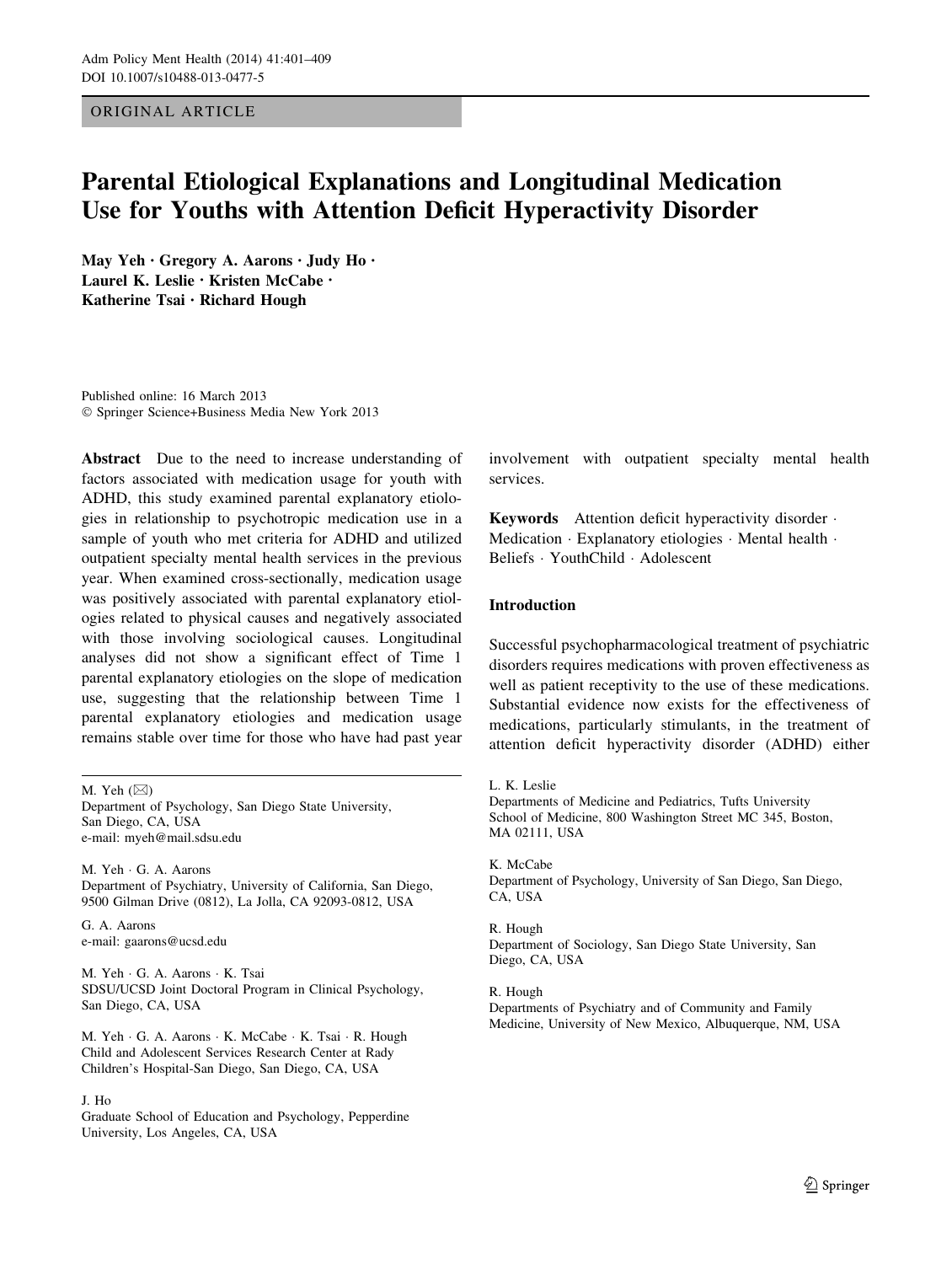alone or in combination with behavioral interventions (The MTA Cooperative Group [1999](#page-7-0)). The efficacy of stimulant medications in decreasing ADHD core symptoms has been adequately demonstrated in a number of landmark studies (e.g., Abikoff et al. [2004b](#page-6-0); Elia et al. [1999](#page-6-0); Faraone [2009](#page-6-0); Goldman et al. [1998;](#page-7-0) The MTA Cooperative Group [1999](#page-7-0)). The benefits of stimulant treatment for youth with ADHD are further evidenced by studies that show positive associations with academic achievement (Hechtman et al. [2004;](#page-7-0) Powers et al. [2008](#page-7-0); Scheffler et al. [2009\)](#page-7-0), school functioning (Barbaresi et al. [2007;](#page-6-0) Biederman et al. [2009](#page-6-0)), emotional functioning (Biederman et al. [2009](#page-6-0); Hechtman et al. [2004\)](#page-7-0), and social functioning (Abikoff et al. [2004a](#page-6-0)). In response, both the American Academy of Pediatrics (AAP) and the American Academy of Child and Adolescent Psychiatry (AACAP) have published guidelines citing stimulant medications as an evidence-based treatment for ADHD (American Academy of Pediatrics [2011;](#page-6-0) Pliszka and AACAP Workgroup on Quality Issues [2007\)](#page-7-0).

Despite this well-established research base, there is concern that appropriate medication treatments are not consistently received by all youth with ADHD. Nationally, 7.8 % of youth aged 4–17 years had a reported attentiondeficit/hyperactivity disorder diagnosis, but only 4.3 % had both the diagnosis and were currently taking medication for the disorder (Visser et al. [2007](#page-7-0)). Rowland et al. ([2002\)](#page-7-0) found through parental report that only 71 % of school-age children who had received a diagnosis of ADHD in their lifetime were currently or ever taking medication to alleviate ADHD symptoms. Even more striking, Bauermeister et al. [\(2003](#page-6-0)) found that of Latino/Hispanic youth diagnosed with ADHD through a structured parental interview, only 7 % reported utilizing medication treatment in the past year. These results support Jensen et al.'s [\(1999](#page-7-0)) findings that only 12.5 % of children meeting ADHD diagnostic criteria in the community per parent report had been treated with stimulants during the past year (Jensen et al. [1999\)](#page-7-0).

Medication treatment adherence rates have also been examined. Existing research reveals that ADHD medication regimens are often marked by periods of inconsistent use (Winterstein et al. [2008\)](#page-8-0), with reports of 50–75 % psychostimulant adherence at 12 months (Charach et al. [2008](#page-6-0)). In a high-risk sample of elementary school students, Bussing et al. [\(2005](#page-6-0)) found that approximately one-third of those children who had received ADHD medications at their Time 2 interview were no longer on medication after 12 months. Similarly, a recent study with 127 parents of children with ADHD who had recently initiated ADHD medication revealed that 21 % discontinued the medication within the first year (Toomey et al. [2012\)](#page-7-0). Utilizing claims data from six health plans, a separate study revealed that children who were newly treated for ADHD were only adherent to a specifically prescribed treatment regimen for an average of 34.2 days (SD = 75.6, range 0–547; Perwien et al. [2004](#page-7-0)), which is similar to other findings that the average time to discontinuation for medication is 4 months (Marcus et al. [2005](#page-7-0)). In addition, an examination of physiological adherence over a period of 14 months on a subset of ADHD youth from the MTA study revealed that nearly one-fourth (24.5 %) of the saliva samples indicated non-adherence to the medication regimen, and only 53.5 % of the youth participants were adherent at every time point at which saliva assays were collected (Pappadopulos et al. [2009](#page-7-0)).

It is possible that these wide ranging rates of medication use and adherence may be explained in part by parental perceptions as to the cause, course, and cure of their child's problems. Parental explanatory models for illness, along with treatment acceptability and expectations, have been shown to alter diagnostic and treatment patterns, including medication usage, for psychiatric disorders (Sussman et al. [1987](#page-7-0); Westermeyer [1987\)](#page-7-0). The relationship between parental beliefs and treatment use has also received examination specific to youth with ADHD. Some research shows that parental knowledge and/or beliefs about the causes, course, and/or interventions for ADHD may explain medication treatment enrollment (Leslie et al. [2007](#page-7-0); Johnston et al. [2005\)](#page-7-0), parental acceptability of treatment options including medications (Krain et al. [2005](#page-7-0); Leslie et al. [2007](#page-7-0); Davis et al. [2012\)](#page-6-0), and medication treatment acceptance over time (Leslie et al. [2007](#page-7-0)) for youth with ADHD. Additionally, dosReis et al. [\(2009\)](#page-6-0) found evidence demonstrating an association between positive parental views of ADHD medication and continuity of ADHD medication use. Parental beliefs that the medication is safe and adequately effective in reducing problem behavior also influence adherence to the medication regimen (Toomey et al. [2012;](#page-7-0) Johnston et al. [2005\)](#page-7-0), and expectancies about perceived advantages to medication treatment are posited to be partly responsible for the decision to initiate a stimulant regimen (Chaco et al. [2010](#page-6-0)). However, there are also reports that knowledge and beliefs about ADHD were not associated with treatment recommendation pursuit (Leslie et al. [2007\)](#page-7-0) and parental knowledge of ADHD was not linked to long-term treatment adherence (i.e., over a year) (Corkum et al. [1999\)](#page-6-0). These mixed findings indicate the need for further examination of the relation between specific patterns of beliefs about causes for ADHD and service use (Davis et al. [2012\)](#page-6-0).

It is possible that parental beliefs that are more consistent with a physical cause may facilitate greater use of and compliance with medication services for ADHD. For instance, one might assume that having a physical healthrelated explanation for an emotional or behavioral problem would be associated with a greater willingness to use medication treatments. In fact, it has been found that parental etiological beliefs related to physical causes (PHYS) were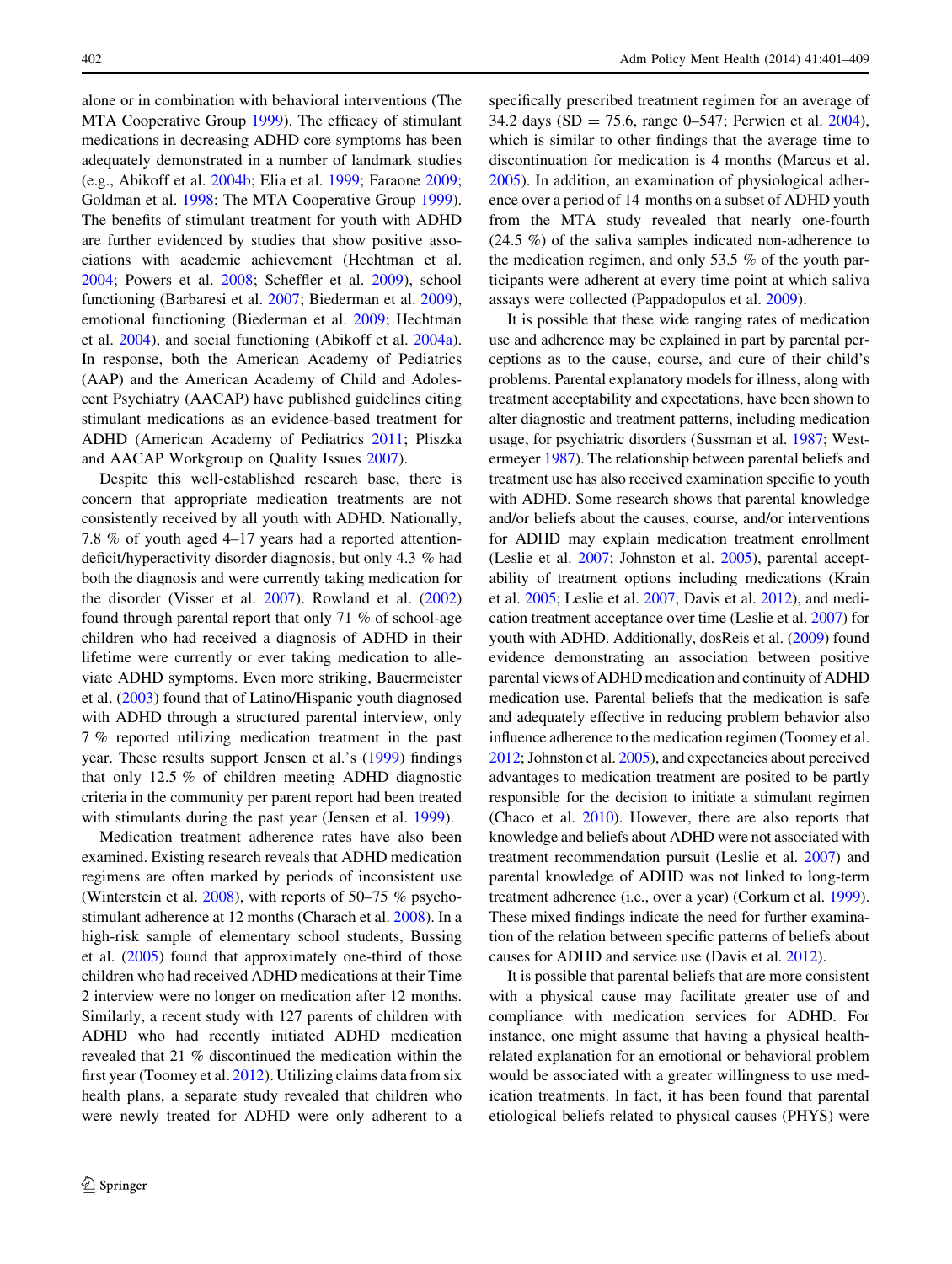associated with later specialty MH service use for children (Yeh et al. [2005\)](#page-8-0), and African American parents who endorsed biological origins to ADHD were more likely to persist in mental health services one year after their child was diagnosed (Mychailyszyn et al. [2008\)](#page-7-0). It is possible that a relationship between parental etiological explanations and service use may be even more pronounced for etiological beliefs related to PHYS and psychotropic medications due to the nature of medications, while those beliefs that are more sociological or spiritual in nature may deter medication usage. In fact, endorsement of biological/genetic causes of ADHD has been found to predict preferences for medication use in a sample of parents, 48.7 % of whom reported having a child with ADHD (Pham et al. [2010\)](#page-7-0). Parents who believe that ADHD is an organic condition with biological underpinnings, rather than a psychological or environmentallybased condition, are more likely to encourage children to take stimulant medication (Johnston et al. [2005\)](#page-7-0). The belief that ADHD is ''real,'' which was at least in part operationalized as accepting biomedical understandings, predicted treatment preference for medication over counseling in a study assessing public awareness (McLeod et al. [2007\)](#page-7-0). In addition, a qualitative study with a small sample in a single geographic area found that parental beliefs were associated with different temporal patterns of medication use (Leslie et al. [2007\)](#page-7-0). These studies lend support for further examination of the relationship between parental etiological beliefs and actual medication usage for youth with ADHD.

The research to date indicates a need to promote appropriate medication treatment for youth with ADHD, and although the findings are somewhat mixed, the literature suggests that understanding parental conceptualizations related to ADHD may be important for promoting appropriate usage of and adherence to medication treatment of ADHD. The present study seeks to contribute to the literature by examining parental beliefs about the causes of child problems in relationship to psychotropic medication usage both crosssectionally and over a 2-year period in a sample of at-risk youth who meet criteria for ADHD based upon a standardized interview and who have utilized outpatient specialty MH services during the past year. Our hypotheses are as follows:

- (1) When assessed cross-sectionally, parental explanatory etiologies associated with PHYS will be positively related to psychotropic medication use at Time 1 interview, while sociological (SOC) and spiritual/ nature disharmony (SND) beliefs will be negatively related to psychotropic medication use.
- (2) When assessed longitudinally, endorsement of SOC or SND beliefs at Time 1 interview will be associated with a steeper decline in medication usage across a two-year period, as will an absence of physical cause belief endorsement.

### **Methods**

#### Study Sample

Participants were a subsample of the "Patterns of Youth" Mental Health Care in Public Service Systems'' survey [Patterns of Care (POC)] which involved a stratified random sample of 1,715 youth aged 6–17 who received services in one or more of five public sectors of care [alcohol/ drug, child welfare, juvenile justice, mental health, public school services for youth with serious emotional disturbance (SED; now called ED)] in a large, metropolitan county in the second half of the 1996–1997 fiscal year. The juvenile justice sector involved only adjudicated delinquents, and the child welfare sector included only courtordered dependents [see Garland et al. [\(2001](#page-6-0)) for more information on sampling methodology]. The subsample for the current study was selected based on (1) meeting criteria for ADHD on the DISC-IV (described below;  $n = 444$ ), (2) usage of outpatient specialty MH services during the past year (reduction to  $n = 320$ ), and (3) presence of data for the independent variables and covariates included in our model (reduction to  $n = 304$ ), resulting in a sample size of 304 youths. The sample included 48 (15.8 %) African Americans, 2 (.7 %) Asian American/Pacific Islanders, 38 (12.5 %) Latinos, 203 (66.8 %) non-Hispanic Whites,  $3(1.0\%)$  who were bi-racial, and  $10(3.3\%)$  other or unknown, and 68.1 %  $(n = 207)$  were male. Youth mean age at the time of first interview was 13.02 years  $(SD = 3.16)$ . 13 (4.3 %) had received services from alcohol/drug treatment, 62 (20.4 %) from child welfare, 35  $(11.5\%)$  from juvenile justice, 210 (69.1 %) from mental health, and 130 (42.8 %) from public school special education services for youths with SED during the 1996–1997 fiscal year. Median household income for the sample was \$25,000–\$34,999 per year, and 13.2 % of adult caregiver respondents had no high school diploma, 45.3 % had a high school degree or equivalent, 24.4 % had an Associates or vocational/technical degree, 16.4 % had a Bachelors level or higher degree, and .7 % were missing this information.

### Procedures

Interviews of parents or primary caregivers (hereafter referred to as parents) and youth took place at Time 1, and at approximately 6 months, 12 months, 18 months, and 2 years, resulting in five data collection time points. Time 1 and 2 year follow-up interviews were conducted in person, and 6, 12, and 18 month follow-up interviews took place via telephone. Interviews included data collection of demographic characteristics, symptomatology, functioning level, explanatory etiologies for the child's problems,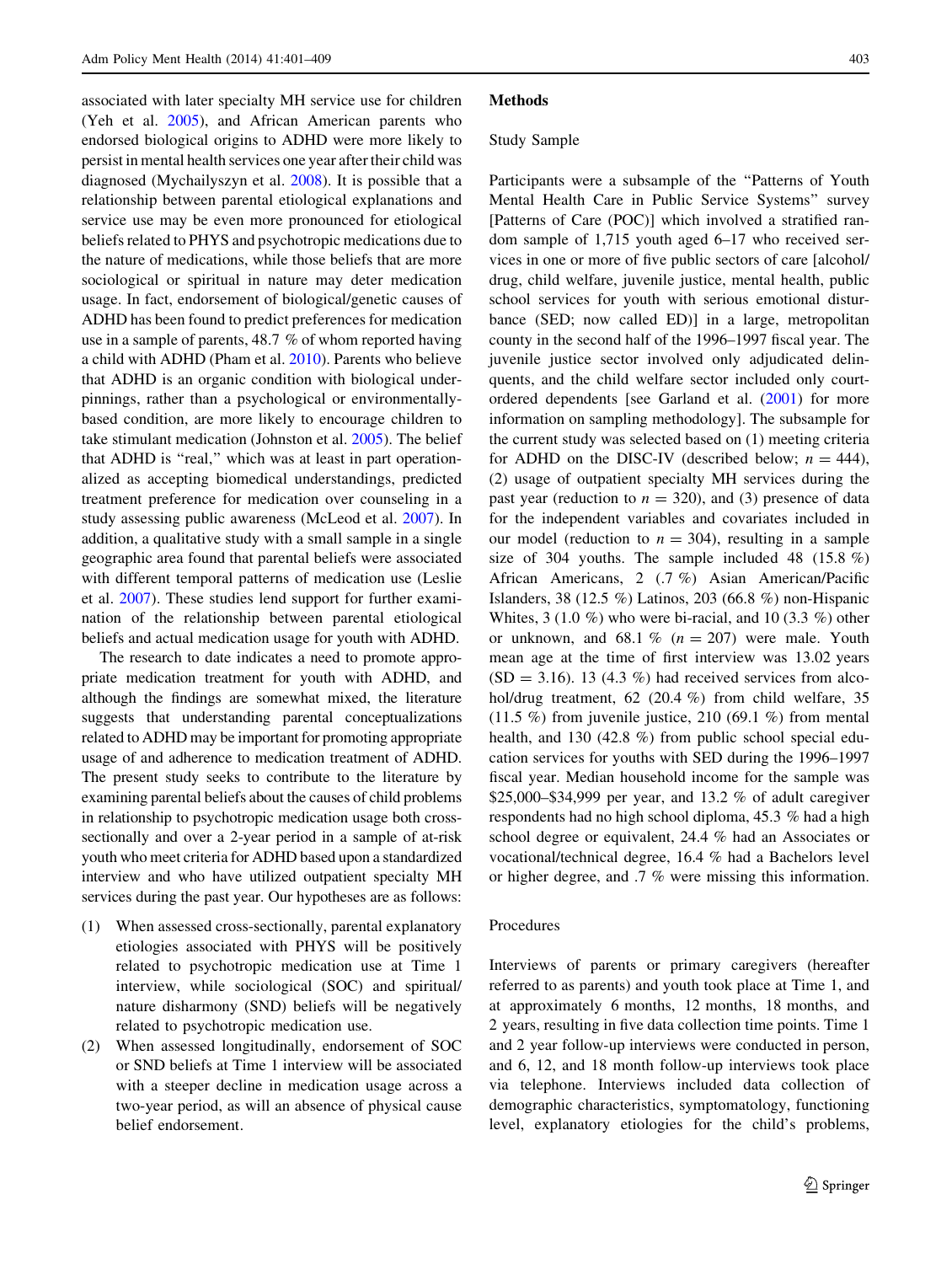service use, and medication use. Institutional review board approval and informed consent were obtained prior to data collection. Parents received \$40 for face-to-face interviews and \$10 for telephone interviews, and youth received \$10– \$40 depending on age for their participation at each time point.

## Measures

# Family Income

Family income was assessed using an incremental scale developed by the UNOCCAP (Use, Needs, Outcomes, and Costs in Child and Adolescent Populations) Work Group. This measure allowed participants to select a value (range 1–32) that corresponded with levels of income ranging from \\$1000 to \$200K.

# Diagnostic Interview Schedule for Children (DISC-IV; Shaffer et al. [2000](#page-7-0))

A diagnosis of ADHD was determined by the DISC-IV. This measure is an established structured diagnostic interview that generates categorical DSM-IV diagnoses for youth with demonstrated reliability and validity (Shaffer et al. [2000\)](#page-7-0). A diagnosis was considered present if full criteria were met without regard to specific diagnostic impairment on scoring algorithms for caregiver or youth (age 11 and up) report.

# Beliefs About Causes of Child Problems-Parent Version (BAC-P; Yeh and Hough [1997](#page-8-0))

The BAC-P was used to assess parental etiological explanations for their child's problems. This semi-structured questionnaire was developed for the POC study based upon literature review, expert cultural consultation, and prior research. The questionnaire involved 11 belief scales: PHYS (eight items), Personality (five items), Relational Issues (four items), Familial Issues (four items), Trauma (two items), Friends (four items), American Culture (three items), Prejudice (one item), Economic Problems (three items), Spiritual Causes (10 items), and Nature Disharmony (four items). Participants responded yes/no to questions as to whether or not they believed their child's problems were caused by issues in each of these eleven global areas. ''Yes'' responses to a global question led to specific questions within each particular category, with the exception of the Prejudice category, which consisted of a single question. A dichotomous variable was created for each of the 11 categories, representing endorsement of any item within that category (yes/no). Pilot 1-week, test–retest reliability testing (average time between telephone

administrations = 8.23 days;  $n = 23$  parents) with a separate sample resulted in kappas corresponding to ''excellent reproducibility" or  $>85 \%$  agreement between administrations for 7 of the 11 scales, ''good reproducibility'' for two of the scales, and ''marginal reproducibility'' (using kappa guidelines from Rosner [\(1995](#page-7-0)) for two of the scales). The PHYS category (unweighted % yes endorsement  $= 54.3$ ) will be utilized in this study's analysis.

Three broad etiological areas were identified from these 11 scales: biopsychosocial (PHYS, Personality, Relational Issues, Familial Issues, Trauma), SOC (Friends, American Culture, Prejudice, Economic Problems), and SND (Spiritual Causes, Nature Disharmony). Confirmatory factor analysis (CFA) examined the groupings of the 11 etiologic categories into broader biopsychosocial, SOC, and SND domains. A CFA conducted with a restrictive model that did not allow for cross-loading of items found adequate fit for both an a priori two-factor model (biopsychosocial vs. SOC/SND) and an a priori three-factor model (biopsychosocial vs. SOC vs. SND). The models did not differ, and the three-factor model met the interpretability criterion [comparative fit index  $(CFI) = .91$ ; root-mean-square error of approximation  $(RMSEA) = .05$ ] and so was employed in this study. Three non- mutually exclusive variables allowed for parental endorsement (yes/no) across three broad etiological domains: biopsychosocial, SOC, and SND. The SOC (unweighted % yes endorsement  $= 61.8$ ) and SND (unweighted  $%$  yes endorsement = 11.2) domains will be included in the study analysis.

#### Psychotropic Medication Use

Medication use at Time 1 ( $n = 297$ ), 6 month ( $n = 287$ ), 12 month ( $n = 290$ ), 18 month ( $n = 291$ ), and 2 year  $(n = 291)$  follow-up was assessed using questions modified from the Services Use and Risk Factors (SURF) Questionnaire [Service Use Committee of the Utilization, Needs, Outcomes, and Costs in Child and Adolescent Populations (UNOCCAP) study; Leaf, personal communication, November 1996]. Parents/caregivers were asked about psychotropic medication use for their child's emotional and/or behavioral problems during the past 6 months with up to five medications provided in response. Studies have shown substantial test–retest reliability for past-year use of medications and number of medications, but poor agreement for dosage (Canino et al. [2002](#page-6-0); Horwitz et al. [2001\)](#page-7-0).

# Past-year Use of Outpatient Specialty Mental Health Services at Time 1 Interview

The study selected only those youth who had outpatient specialty MH service use in the past year. Mental health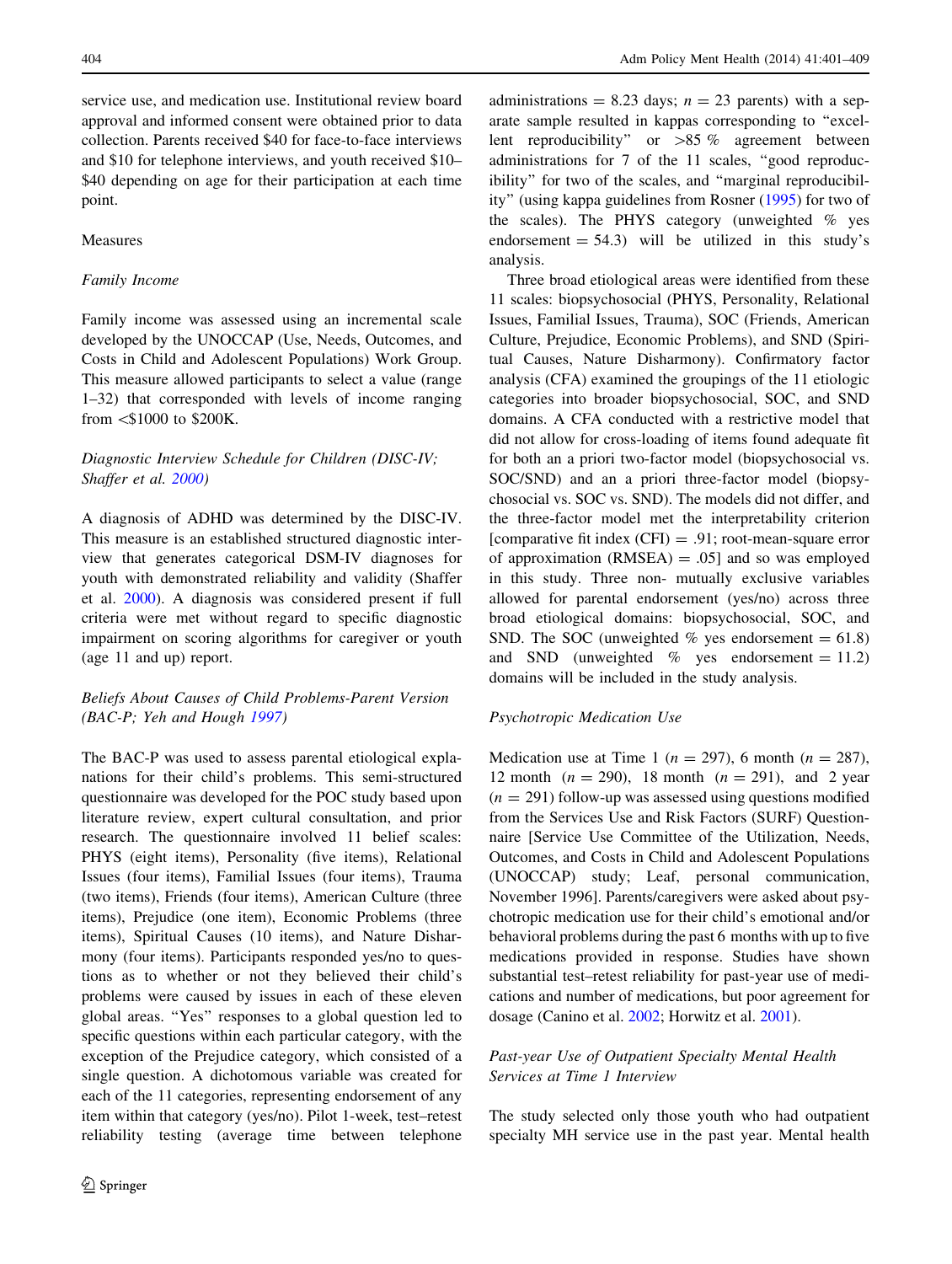service use was assessed using the Service Assessment for Children and Adolescents (SACA; Horwitz et al. [2001\)](#page-7-0) which has demonstrated adequate reliability and validity (Hoagwood et al. [2000](#page-7-0); Horwitz et al. [2001](#page-7-0); Stiffman et al. [2000\)](#page-7-0). Past year outpatient specialty MH service use at Time 1 interview was defined as any use during the past year of outpatient specialty MH services, including visits to professional psychologists/counselors/community mental health clinics and partial hospitalization or day treatment programs.

# Data Analysis

We examined psychotropic medication use over time to estimate a growth model with a binary dependent variable indicating psychotropic medication use at Time 1, 6, 12, 18, and 24 months. A growth model was estimated examining intercept (Time 1) and slope (over time) parameters regressed on each of the primary independent variables (PHYS, SOC, and SND beliefs) and controlling for youth gender, youth age, and family income. The model was estimated using the Mplus data analysis program (Muthen and Muthen [1998\)](#page-7-0) with weighted least squares estimation and sampling weights included to account for the complex sample design. Indicators of model fit were assessed according to recommended criteria (Dunn et al. [1993;](#page-6-0) Hu and Bentler [1998](#page-7-0); Hu and Bentler [1999](#page-7-0); Kelloway [1998](#page-7-0)) including the Chi square statistic, a CFI near .95 or greater, a Tucker-Lewis index (TLI) near .95 or greater, a RMSEA close to .06 or less, and a weighted root mean residual (WRMR) close to .80 or higher (Muthen and Muthen [1998\)](#page-7-0). These values result in lower Type II error rates with acceptable costs of Type I error rates (Hu and Bentler [1999](#page-7-0)). The  $\chi^2$ /df ratio was also examined in which a value of 3 or greater indicates poor fit (Mueller [1996](#page-7-0)). The overall trajectory for all youths in the study from the unconditional growth model shows a decrease in proportion of youths using medication over time, ranging from an unweighted 62.0 % of those who responded at Time 1 to 49.8 % of valid responses at 24 months. Pearson correlations for medication usage between all timepoints ranged from .463–.815 for available data.

Table 1 shows regression results for the substantive model. The model demonstrated good fit ( $\chi^2$  (25) = 100.919,  $p < .0001$ , CFI = .993, TLI = .989, RMSEA = .100, WRMR = .918).

Our first hypothesis was that explanatory etiologies related to PHYS would be positively associated with medication usage while SOC and SND beliefs would be negatively associated with medication usage when examined cross-sectionally. An examination of the intercepts of our model showed that beliefs related to PHYS were positively associated with medication usage at Time 1

Table 1 Standardized regression coefficients, unstandardized regression coefficients, and standard errors for independent variables and covariates predicting intercept and slope of parental beliefs about the causes of child problems on medication usage

| Variable                    | $B^*$      | B       | SE   |
|-----------------------------|------------|---------|------|
| Intercept                   |            |         |      |
| Gender                      | $-.307***$ | $-.800$ | .187 |
| Age                         | $-.225**$  | $-.086$ | .031 |
| <b>Income</b>               | $.187**$   | .034    | .013 |
| Physical                    | $.218**$   | .537    | .179 |
| Sociological                | $-.168*$   | $-.423$ | .192 |
| Spiritual/nature disharmony | $-.088$    | $-.347$ | .260 |
| Slope                       |            |         |      |
| Gender                      | .155       | .064    | .048 |
| Age                         | $-.255*$   | $-.016$ | .007 |
| Income                      | $-.388**$  | $-.011$ | .003 |
| Physical                    | $-.106$    | $-.041$ | .044 |
| Sociological                | .163       | .065    | .047 |
| Spiritual/nature disharmony | .175       | .110    | .069 |

 $N = 304$ ; gender male = 1, female = 2;  $B^* =$  standardized regression coefficient;  $B =$  unstandardized regression coefficient;  $SE =$ standard error

 $* p < .05, ** p < .01, ** p < .001$ 

 $(p<.01)$  and that SOC beliefs were negatively related  $(p\lt.05)$ . There was no relationship between SND beliefs and medication usage at Time 1. Regression coefficients (B) for covariates show that female gender ( $p < .001$ ) and older age  $(p\lt 0.01)$  were associated with lower likelihood of medication use at Time 1, while higher income was associated with a higher likelihood of medication use at Time 1 ( $p\,<\,01$ ).

Our second hypothesis was that the Time 1 report of SOC and SND beliefs as well as the lack of endorsement of explanatory etiologies related to PHYS would be associated with a steeper decline in medication usage over time. Contrary to our hypothesis, there were no significant relationships noted for physical, sociological, or SND causes. With respect to our covariates, older age  $(p\lt 0.05)$  and higher family income  $(p < 0.01)$  were associated with a steeper decline in medication use over time (see Table 1 for standardized and unstandardized regression coefficients and standard errors for all beliefs and covariates included in the model).

# Discussion

The present study examined parental beliefs about the causes of child problems in relationship to psychotropic medication usage in a sample of at-risk youth with ADHD who utilized outpatient specialty MH services in the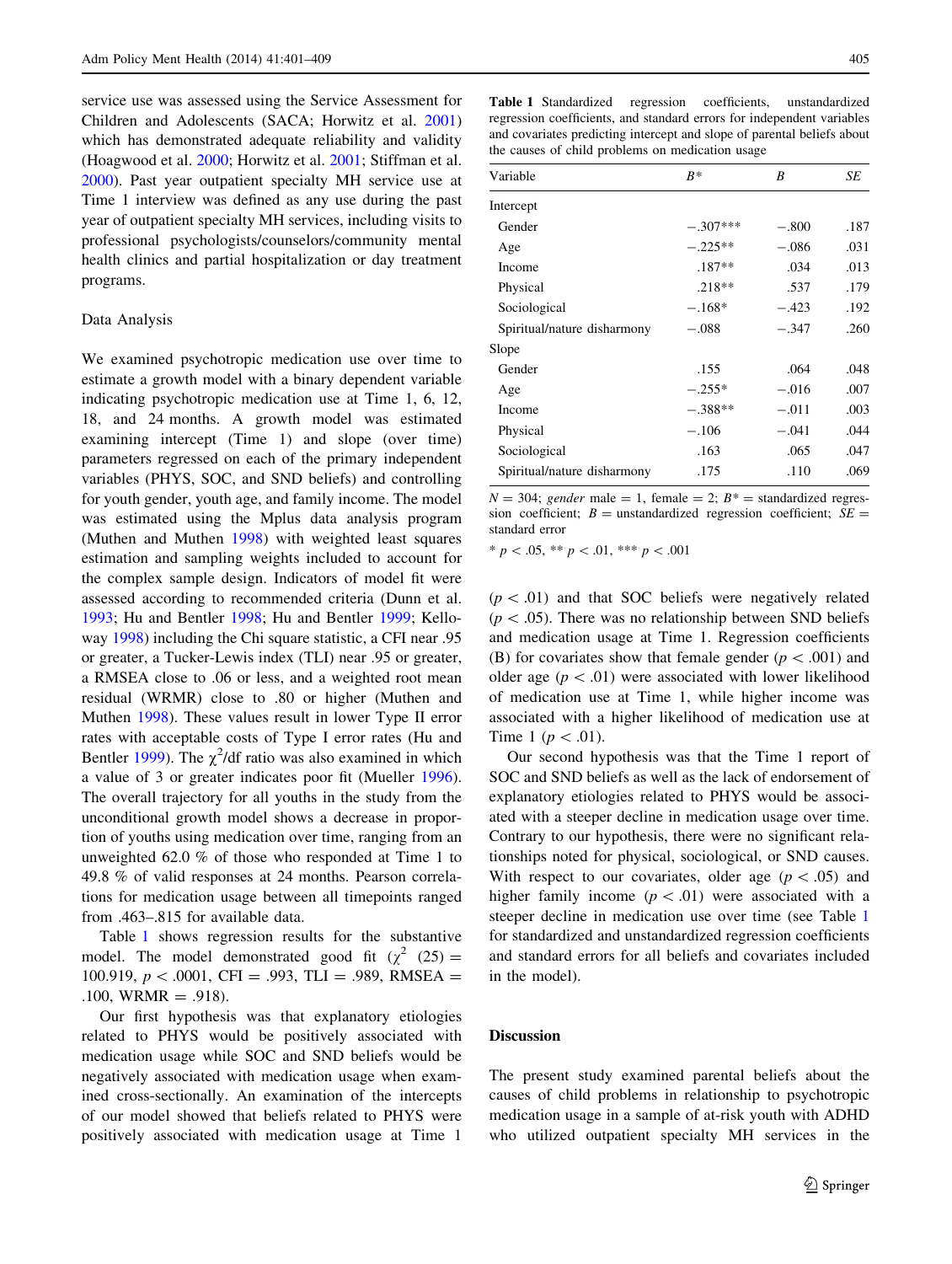previous year. Analysis yielded significant relationships between parental explanatory etiologies and medication usage when examined cross-sectionally at first interview, but no significant relationships between the Time 1 beliefs of interest and change in medication usage over time. The findings regarding slope may also suggest that initial beliefs supported continued medication use at the baseline level over the course of the study.

Our first hypothesis was that when examined cross-sectionally, parental explanatory etiologies related to PHYS would be associated with higher medication usage while SOC and SND etiologies would be related to lower medication usage. Support was found for this hypothesis as it related to physical and SOC causes, even when taking the other belief areas into account, but not for SND etiologies. These findings are generally consistent with previous research on youth with ADHD that indicates a relationship between parental knowledge and/or beliefs about ADHD behaviors and enrollment in empirically supported treatments such as stimulant medication (e.g., Johnston et al. [2005\)](#page-7-0), parental acceptability toward medication treatment and pursuit of pharmacotherapy for ADHD (e.g., Krain et al. [2005\)](#page-7-0). These studies suggest the importance of understanding parental etiological explanations in medication usage for youth with ADHD, particularly as they relate to physical and SOC causes. The lack of a finding related to SND etiologies may indicate other factors (e.g., concerns regarding stigma, family member or mental health professional opinion, functional impairment, medication access issues) may play a larger role than this parental etiological explanation for the medication usage of youth who have had prior exposure to outpatient specialty MH services.

Analyses did not support our hypothesis of a steeper decline in medication use over time for the children of parents who endorsed SOC or SND beliefs or who did not report PHYS. This suggests that the relationship between Time 1 explanatory etiologies and medication usage remains relatively stable across a 2-year period suggesting that Time 1 beliefs may be related to future beliefs and medication use at later time points. This may be due to the possibility that parental explanatory etiologies remained unchanged over time, such that the effect of parental beliefs upon medication usage remained constant. However, Davis et al. ([2012](#page-6-0)) have suggested that parental views on the cause of ADHD are mutable over time, particularly in the context of a shared decision-making approach to treatment between the parents and prescriber. It is possible that the youths in our sample had been in services long enough that their parents' views had already been crystallized. Alternatively, while explanatory etiologies may be related to medication usage when examined at a single point in time, other factors such as family, community, specialty mental health provider, and economic influences may play a larger role in changing medication use trajectories over time for youth who have utilized outpatient specialty mental health services in the past year. It may be beneficial for future research to examine the influence of parental explanatory etiologies at treatment initiation upon longitudinal medication use as well as examine changes in beliefs over time in relationship to medication treatment adherence.

The findings must be interpreted within the context of the sample, which involved parents of youth who had used outpatient specialty MH services in the previous year. As such, these families had contact with mental health professionals within the last year, whereas some of the samples in other studies in the literature (e.g., Krain et al. [2005](#page-7-0); Leslie et al. [2007\)](#page-7-0) were not necessarily solely comprised of those with specialty MH service use histories. Therefore, it is possible that the parents in the current study may, by virtue of past or current outpatient specialty MH service use, have characteristics that would make them more amenable to the use of medications in treatment at any given time point compared to those early in the ADHD treatment decision-making process or receiving care solely through non-specialty sectors. For example, these parents may possess more knowledge about ADHD which has been shown to predict acceptability of medication (Bennett et al. [1996](#page-6-0)), have already overcome barriers to MH service use that may also apply to medication usage, possess greater motivation for service receipt, have the benefit of counsel from a MH service provider or positive experiences with the medical system in the past, or have a social network that encourages their pursuit of medication treatments (Leslie el al. [2007](#page-7-0)). If it is indeed possible that those who have contact with outpatient specialty MH services may be more likely to be open to medication usage regardless of parental explanatory etiologies, it is striking that the presence of PHYS and the report of SOC causes were significantly associated with medication usage when examined cross-sectionally. In addition, the factors that influenced initial entry into outpatient specialty mental health services may have continued to impact the family (and decisions regarding medical treatment) across the 2-year follow-up period. Alternatively, the family may have been influenced by the mental health professionals who may have had maintained or increased involvement with the youths over time.

Several limitations of this study must be noted. First, this study sample was drawn from a larger sample of at-risk youth who had contact with public sectors of care. While this provided a rich sample of outpatient specialty MH service users from school, juvenile justice, child welfare, alcohol/drug, and MH settings, it is not known if factors specific to particular sectors may have influenced medication usage in some way. Second, because the study was not designed to measure parental beliefs at the start of services, we were not able to ascertain if beliefs preceded service use or vice versa in our cross-sectional analyses. Third, the construction of the etiological measure and variables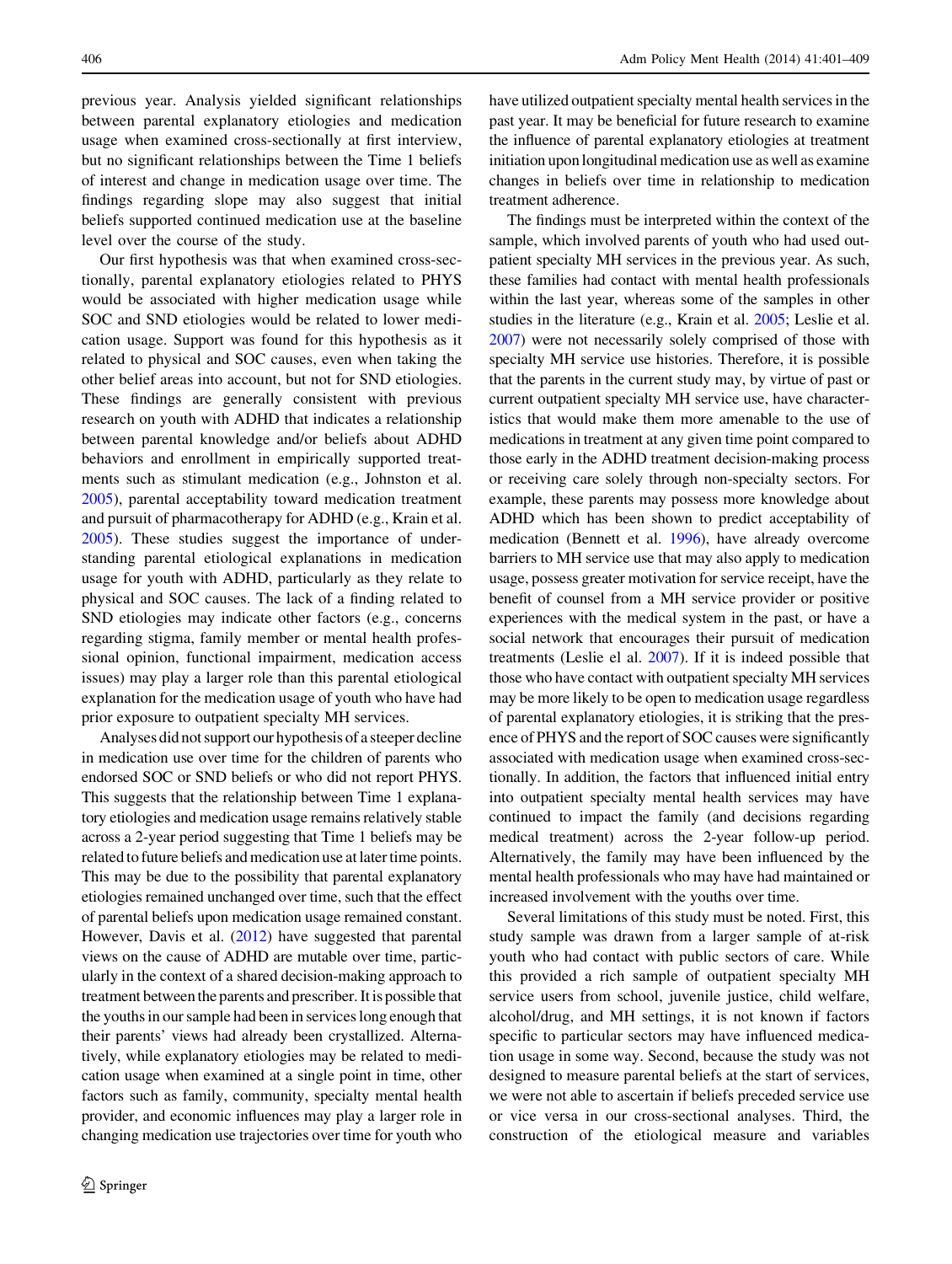<span id="page-6-0"></span>included in the study may have limited the ability of the study to detect significant findings. For example, we utilized a category of the BAC-P alongside of two domains of the measure, and the dichotomous nature of the beliefs variables did not allow for indications of endorsement strength. In addition, the number of parents who endorsed SND beliefs was of adequate size to detect an effect, but was comparatively small in the context of the entire study sample. Other means of beliefs measurement may have yielded different results. Fourth, parental explanatory etiologies were assessed generally, without a specific focus upon ADHD. Fifth, it is unknown whether the outpatient specialty MH services received were focused upon ADHD as a primary problem. Sixth, the current study did not require specific diagnostic impairment in order to meet criteria for a diagnosis, and future studies may like to examine the role of functional impairment in relationship to explanatory etiologies and medication usage. Nonetheless, the study provides both cross-sectional and longitudinal information about the relationship between parental etiological explanations and medication usage in a highly clinically-relevant sample of racially/ethnically-diverse youth who met criteria for ADHD and who utilized outpatient specialty MH services in the past year. Medical professionals are urged to take parental attributions for the causes of their child's problems into account when making recommendations for the use of psychotropic medications and to work with parents over time to find treatment(s) that are effective as well as congruent with the family's belief systems.

Acknowledgments This publication was made possible by Grant Numbers U01MH55282, K01MH01767, R01MH071483, R01MH0 72961, and F31MH082607 from the National Institute of Mental Health (NIMH). Its contents are solely the responsibility of the authors and do not necessarily represent the official views of the NIMH or NIH. The authors would also like to thank Dr. Scott Roesch for his statistical consultation.

#### References

- Abikoff, H., Hechtman, L., Klein, R. G., Gallagher, R., Fleiss, K., Etcovitch, J., et al. (2004a). Social functioning in children with ADHD treated with long-term methylphenidate and multimodal psychosocial treatment. The American Academy of Child and Adolescent Psychiatry, 43(7), 820–829. doi[:10.1097/01.chi.0000](http://dx.doi.org/10.1097/01.chi.0000128797.91601.1a) [128797.91601.1a.](http://dx.doi.org/10.1097/01.chi.0000128797.91601.1a)
- Abikoff, H., Hechtman, L., Klein, R. G., Weiss, G., Fleiss, K., Etcovitch, J., et al. (2004b). Symptomatic improvement in children with ADHD treated with long-term methylphenidate and multimodal psychosocial treatment. Journal of the American Academy of Child and Adolescent Psychiatry, 43(7), 802–811. doi[:10.1097/01.chi.0000128791.10014.ac.](http://dx.doi.org/10.1097/01.chi.0000128791.10014.ac)
- American Academy of Pediatrics, Subcommittee on Attention Deficit/ Hyperactivity Disorder, Steering Committee on Quality Improvement and Management (2011). ADHD: Clinical practice guideline for the diagnosis, evaluation, and treatment of Attention Deficit/

Hyperactivity Disorder in Children and Adolescents. Pediatrics, 128(5), 1007–1022. doi:[10.1542/peds.2011-2654.](http://dx.doi.org/10.1542/peds.2011-2654)

- Barbaresi, W. J., Katusic, S. K., Colligan, R. C., Weaver, A. L., & Jacobsen, S. J. (2007). Modifiers of long-term school outcomes for children with attention deficit/hyperactivity disorder: Does treatment with stimulant medication make a difference? Results from a population-based study. Journal of Developmental and Behavioral Pediatrics, 28(4), 274–287. doi:[10.1097/DBP.](http://dx.doi.org/10.1097/DBP.0b013e3180cabc28) [0b013e3180cabc28](http://dx.doi.org/10.1097/DBP.0b013e3180cabc28).
- Bauermeister, J. J., Canino, G., Bravo, M., Ramírez, R., Jensen, P. S., Chavez, L., et al. (2003). Stimulant and psychosocial treatment of ADHD in Latino/Hispanic children. Journal of the American Academy of Child and Adolescent Psychiatry, 42(7), 851–855.
- Bennett, D. S., Power, T. J., Rostain, A. L., & Carr, D. E. (1996). Parent acceptability and feasibility of ADHD interventions: Assessment, correlates, and predictive validity. Journal of Pediatric Psychology, 21, 643–657. doi:[10.1093/jpepsy/21.5.643](http://dx.doi.org/10.1093/jpepsy/21.5.643).
- Biederman, J., Monuteaux, M. C., Spencer, T., Wilens, T. E., & Faraone, S. V. (2009). Do stimulants protect against psychiatric disorders in youth with ADHD? A 10-year follow-up study. Pediatrics, 124(1), 71–78. doi:[10.1542/peds.2008-3347](http://dx.doi.org/10.1542/peds.2008-3347).
- Bussing, R., Zima, B. T., Mason, D., Hou, W., Garvan, C. W., & Forness, S. (2005). Use and persistence of pharmacotherapy for elementary school students with attention-deficit/hyperactivity disorder. Journal of Child and Adolescent Psychopharmacology, 15(1), 78–87. doi:[10.1089/cap.2005.15.78.](http://dx.doi.org/10.1089/cap.2005.15.78)
- Canino, G., Shrout, P. E., Alegria, M., Rubio-Stipec, M., Chavez, L. M., Ribera, J. C., et al. (2002). Methodological challenges in assessing children's mental health services utilization. Mental Health Services Research, 4(2), 97–107. doi[:10.1023/A:1015252217154.](http://dx.doi.org/10.1023/A:1015252217154)
- Chaco, A., Newcorn, J. H., Feirsen, N., & Uderman, J. Z. (2010). Improving medication adherence in chronic pediatric health conditions: A focus on ADHD in youth. Current Pharmaceutical Design, 16, 2416–2423.
- Charach, A., Volpe, T., & Boydell, K. M. (2008). A theoretical approach to medication adherence for children and youth with psychiatric disorders. Harvard Review of Psychiatry, 16, 126–135.
- Corkum, P., Rimer, P., & Schachar, R. (1999). Parental knowledge of attention-deficit hyperactivity disorder and opinions of treatment options: impact of enrollment and adherence to a 12-month treatment trial. Canadian Journal of Psychiatry, 44(10), 1043-1048.
- Davis, C. C., Claudius, M., Palinkas, L. A., Wong, J. B., & Leslie, L. K. (2012). Putting families in the center: Family perspectives on decision making and ADHD and implications for ADHD care. Journal of Attention Disorders, 16, 675–684.
- dosReis, S., Mychailyszyn, M. P., Evans-Lacko, S. E., Beltran, A., Riley, A. W., & Myers, M. A. (2009). The meaning of attentiondeficit/hyperactivity disorder medication and parents' initiation and continuity of treatment for their child. Journal of Child and Adolescent Psychopharmacology, 19(4), 377–383. doi[:10.1089/](http://dx.doi.org/10.1089/cap.2008.0118) [cap.2008.0118](http://dx.doi.org/10.1089/cap.2008.0118).
- Dunn, G., Everitt, B. S., & Pickles, A. (1993). Modelling covariances and latent variables using EQS. London: Chapman & Hall.
- Elia, J., Ambrosini, P. J., & Rapoport, J. L. (1999). Drug therapy: Treatment of attention-deficit hyperactivity disorder. The New England Journal of Medicine, 340(10), 780–788. doi: [10.1056/NEJM199903113401007.](http://dx.doi.org/10.1056/NEJM199903113401007)
- Faraone, S. V. (2009). Using meta-analysis to compare the efficacy of medications for attention-deficit/hyperactivity disorder in youths. Pharmacy and Therapeutics, 34(12), 678–683.
- Garland, A., Hough, R. L., McCabe, K., Yeh, M., Wood, P. A., & Aarons, G. A. (2001). Prevalence of psychiatric disorders in youths across five sectors of care. Journal of the American Academy of Child and Adolescent Psychiatry, 40(4), 409–418. doi[:10.1097/00004583-200104000-00009](http://dx.doi.org/10.1097/00004583-200104000-00009).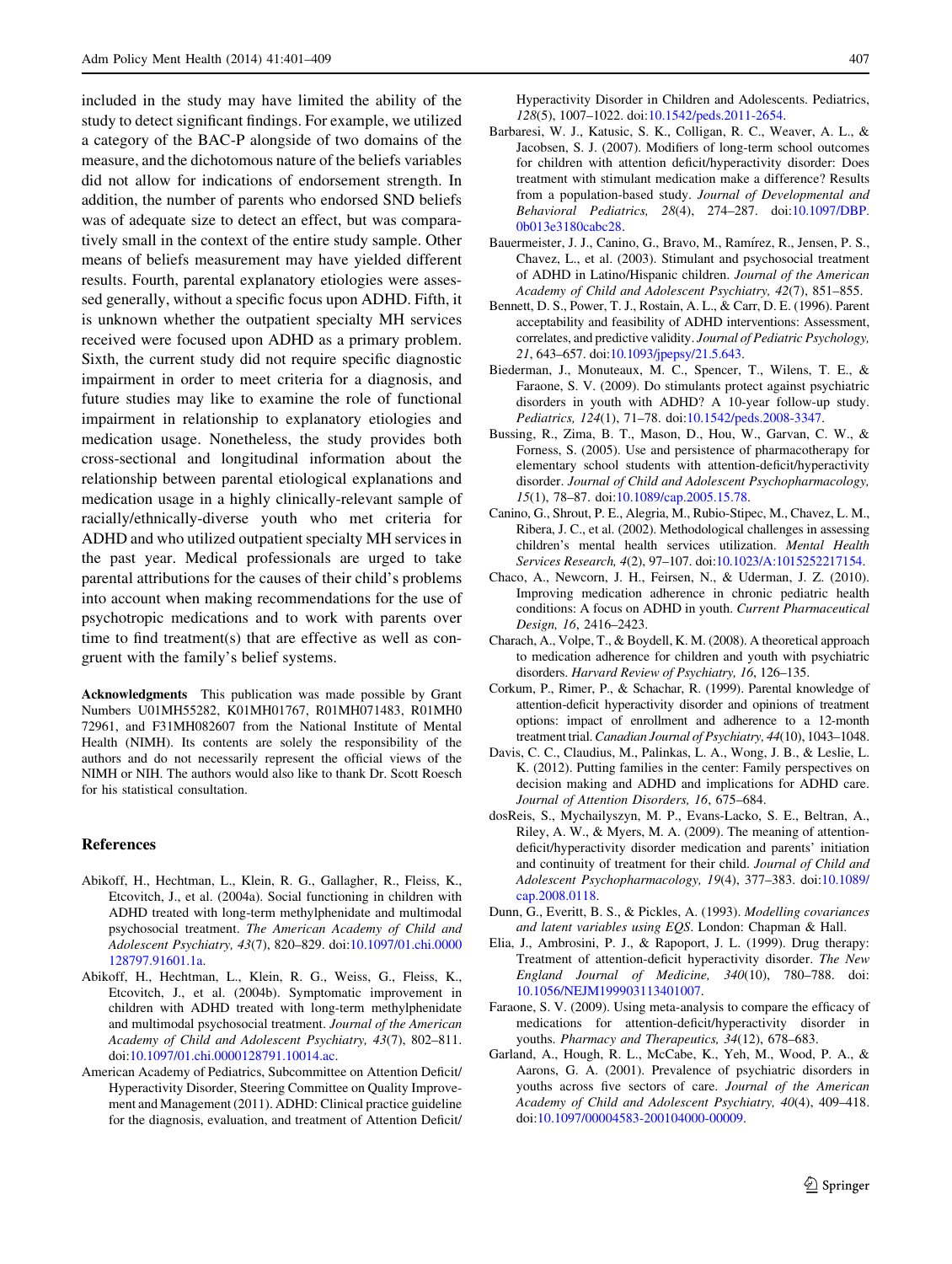- <span id="page-7-0"></span>Goldman, L. S., Genel, M., Bezman, R. J., & Slanetz, P. J. (1998). Diagnosis and treatment of attention-deficit/hyperactivity disorder in children and adolescents. Journal of the American Medical Association, 279(14), 1100–1107. doi:[10.1001/jama.279.14.1100.](http://dx.doi.org/10.1001/jama.279.14.1100)
- Hechtman, L., Abikoff, H., Klein, R. G., Weiss, G., Respitz, C., Kouri, J., et al. (2004). Academic achievement and emotional status of children with ADHD treated with long-term methylphenidate and multimodal psychosocial treatment. Journal of the American Academy of Child and Adolescent Psychiatry, 43(7), 812–819. doi:[10.1097/01.chi.0000128796.84202.eb.](http://dx.doi.org/10.1097/01.chi.0000128796.84202.eb)
- Hoagwood, K., Horwitz, S., Stiffman, A. R., Weisz, J. R., Bean, D. L., Rae, D., et al. (2000). Concordance between parent reports of children's mental health services and service records: The Service Assessment for Children and Adolescents (SACA). Journal of Child and Family Studies, 9(3), 315–331. doi: [10.1023/A:1026492423273](http://dx.doi.org/10.1023/A:1026492423273).
- Horwitz, S., Hoagwood, K., Stiffman, A. R., Summerfeld, T., Weisz, J. R., Costello, E. J., et al. (2001). Reliability of the services assessment for children and adolescents. Psychiatric Services, 52(8), 1088–1094. doi:[10.1176/appi.ps.52.8.1088.](http://dx.doi.org/10.1176/appi.ps.52.8.1088)
- Hu, L., & Bentler, P. M. (1998). Fit indices in covariance structure modeling: Sensitivity to underparameterized model misspecification. Psychological Methods, 3(4), 424–453. doi[:10.1037/](http://dx.doi.org/10.1037/1082-989X.3.4.424) [1082-989X.3.4.424](http://dx.doi.org/10.1037/1082-989X.3.4.424).
- Hu, L., & Bentler, P. M. (1999). Cutoff criteria for fit indexes in covariance structure analysis: Conventional criteria versus new alternatives. Structural Equation Modeling, 6(1), 1–55. doi: [10.1080/10705519909540118.](http://dx.doi.org/10.1080/10705519909540118)
- Jensen, P. S., Kettle, L., Roper, M. T., Sloan, M. T., Dulcan, M. K., Hoven, C., et al. (1999). Are stimulants overprescribed? Treatment of ADHD in four US communities. Journal of the American Academy of Child and Adolescent Psychiatry, 38(7), 797–804. doi:[10.1097/00004583-199907000-00008.](http://dx.doi.org/10.1097/00004583-199907000-00008)
- Johnston, C., Seipp, C., Hommersen, P., Hoza, B., & Fine, S. (2005). Treatment choices and experiences in attention deficit and hyperactivity disorder: Relations to parents' beliefs and attributions. Child: Care, Health and Development, 31(6), 669–677. doi[:10.1111/j.1365-2214.2005.00555.x](http://dx.doi.org/10.1111/j.1365-2214.2005.00555.x).
- Kelloway, E. K. (1998). Using LISREL for structural equation modeling: A researcher's guide. Thousand Oaks, CA: Sage.
- Krain, A. L., Kendall, P. C., & Power, T. J. (2005). The role of treatment acceptability in the initiation of treatment for ADHD. Journal of Attention Disorders, 9(2), 425–434. doi[:10.1177/](http://dx.doi.org/10.1177/1087054705279996) [1087054705279996.](http://dx.doi.org/10.1177/1087054705279996)
- Leslie, L. K., Plemmons, D., Monn, A., & Palinkas, L. A. (2007). Investigating ADHD treatment trajectories: Listening to families' stories. Journal of Developmental and Behavioral Pediatrics, 28(3), 179–188. doi:[10.1097/DBP.0b013e3180324d9a](http://dx.doi.org/10.1097/DBP.0b013e3180324d9a).
- Marcus, S. C., Wan, G. J., Kemner, J. E., & Olfson, M. (2005). Continuity of methylphenidate treatment for attention-deficit/ hyperactivity disorder. Archives of Pediatric and Adolescent Medicine, 159, 572–578.
- McLeod, J. D., Fettes, D. L., Jensen, P. S., Pescosolido, B. A., & Martin, J. K. (2007). Public knowledge, beliefs, and treatment preferences concerning attention-deficit hyperactivity disorder. Psychiatric Services, 58, 626–631.
- Mueller, R. (1996). Basic principles of structural equation modeling: An introduction to LISREL and EQS. New York, NY: Springer.
- Muthen, L. K., & Muthen, B. O. (1998). Mplus user's guide (3rd ed.). Los Angeles, CA: Muthen and Muthen.
- Mychailyszyn, M. P., DosReis, S., & Meyers, M. (2008). African American caretakers' view of ADHD and use of outpatient mental health care services for children. Family Systems and Health, 4, 447–458.
- Pappadopulos, E., Jensen, P. S., Chait, A. R., Arnold, L. E., Swanson, J. M., Greenhill, L. L., et al. (2009). Medication adherence in the

<sup>2</sup> Springer

MTA: Saliva methylphenidate samples versus parental report and mediating effect of concomitant behavioral treatment. Journal of the American Academy of Child and Adolescent Psychiatry, 48, 501–510. doi:[10.1097/CHI.0b013e31819c23ed.](http://dx.doi.org/10.1097/CHI.0b013e31819c23ed)

- Perwien, A., Hall, J., Swensen, A., & Swindle, R. (2004). Stimulant treatment patterns and compliance in children and adults with newly treated attention-deficit/hyperactivity disorder. Journal of Managed Care Pharmacy, 10(2), 122–129.
- Pham, A. V., Carlson, J. S., & Kosciulek, J. F. (2010). Ethnic differences in parental beliefs of attention-deficit/hyperactivity disorder and treatment. Journal of Attention Disorders, 13(6), 584–591. doi:[10.1177/1087054709332391.](http://dx.doi.org/10.1177/1087054709332391)
- Pliszka, S., & AACAP Workgroup on Quality Issues. (2007). Practice parameter for the assessment and treatment of children and adolescents with attention-deficit/hyperactivity disorder. Journal of the American Academy of Child & Adolescent Psychiatry, 46(7), 894–921. doi[:10.1097/chi.0b013e318054e724.](http://dx.doi.org/10.1097/chi.0b013e318054e724)
- Powers, R. L., Marks, D. J., Miller, C. J., Newcorn, J. H., & Halperin, J. M. (2008). Stimulant treatment in children with attentiondeficit/hyperactivity disorder moderates adolescent academic outcome. Journal of Child and Adolescent Psychopharmacology, 18(5), 449–459. doi[:10.1089/cap.2008.021.](http://dx.doi.org/10.1089/cap.2008.021)
- Rosner, B. (1995). Fundamentals of biostatistics. Belmont, CA: Duxbury Press.
- Rowland, A. S., Umbach, D. M., Stallone, L., Naftel, A. J., Bohlig, E. M., & Sandler, D. P. (2002). Prevalence of medication treatment for attention deficit-hyperactivity disorder among elementary school children in Johnston County, North Carolina. American Journal of Public Health, 92(2), 231–234. doi[:10.2105/AJPH.](http://dx.doi.org/10.2105/AJPH.92.2.231) [92.2.231.](http://dx.doi.org/10.2105/AJPH.92.2.231)
- Scheffler, R. M., Brown, T. T., Fulton, B. D., Hinshaw, S. P., Levine, P., & Stone, S. (2009). Positive association between attentiondeficit/hyperactivity disorder medication use and academic achievement during elementary school. Pediatrics, 123(5), 1273–1279. doi[:10.1542/peds.2008-1597.](http://dx.doi.org/10.1542/peds.2008-1597)
- Shaffer, D., Fisher, P., Lucas, C. P., Dulcan, M. K., & Schwab-Stone, M. E. (2000). NIMH Diagnostic Interview Schedule for Children version IV (NIMH DISC-IV): description, differences from previous versions, and reliability of some common diagnoses. Journal of the American Academy of Child and Adolescent Psychiatry, 39(1), 28–38. doi:[10.1097/00004583-200001000-](http://dx.doi.org/10.1097/00004583-200001000-00014) [00014](http://dx.doi.org/10.1097/00004583-200001000-00014).
- Stiffman, A. R., Horwitz, S., Hoagwood, K., Compton, W, I. I. I., Cottler, L., Bean, D. L., et al. (2000). The Service Assessment for Children and Adolescents (SACA): Adult and child reports. Journal of the American Academy of Child and Adolescent Psychiatry, 39(8), 1032–1039. doi[:10.1097/00004583-20000](http://dx.doi.org/10.1097/00004583-200008000-00019) [8000-00019](http://dx.doi.org/10.1097/00004583-200008000-00019).
- Sussman, L. K., Robins, L. N., & Earls, F. (1987). Treatment-seeking for depression by African-American and white Americans. Social Science and Medicine, 24(3), 187–196. doi[:10.1016/](http://dx.doi.org/10.1016/0277-9536(87)90046-3) [0277-9536\(87\)90046-3](http://dx.doi.org/10.1016/0277-9536(87)90046-3).
- The MTA Cooperative Group. (1999). A 14-month randomized clinical trial of treatment strategies for attention-deficit/hyperactivity disorder. Archives of General Psychiatry, 56(12), 1073–1086. doi[:10.1001/archpsyc.56.12.1073.](http://dx.doi.org/10.1001/archpsyc.56.12.1073)
- Toomey, S. L., Sox, C. M., Rusinak, D., & Finkelstein, J. A. (2012). Why do children with ADHD discontinue their medication? Clinical Pediatrics, 51, 763–769.
- Visser, S. N., Lesesne, C. A., & Perou, R. (2007). National estimates and factors associated with medication treatment for childhood attention-deficit/hyperactivity disorder. Pediatrics, 119, S99– S106.
- Westermeyer, J. (1987). Cultural factors in clinical assessment. Journal of Consulting and Clinical Psychology, 55(4), 471–478. doi[:10.1037/0022-006X.55.4.471.](http://dx.doi.org/10.1037/0022-006X.55.4.471)